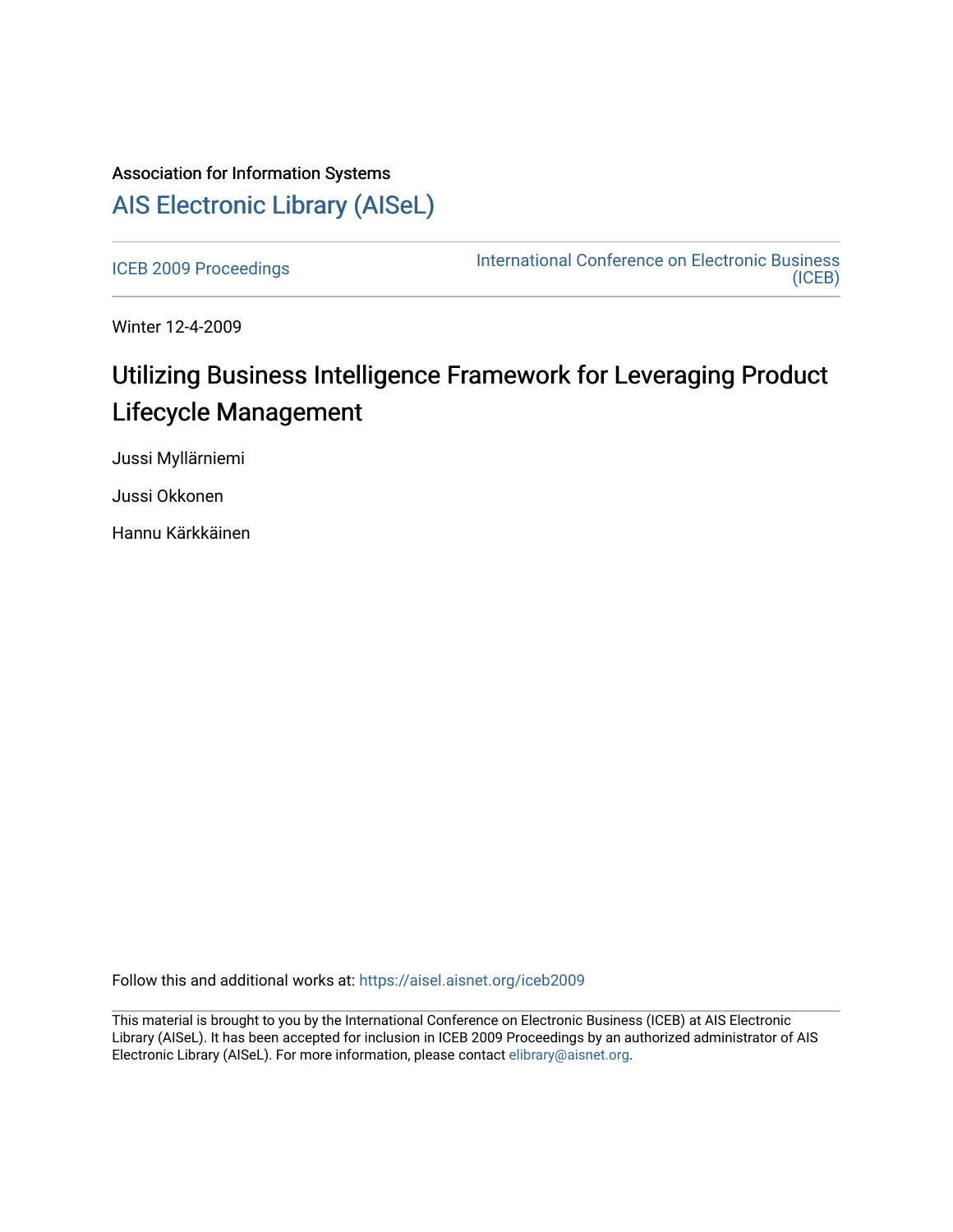## **UTILIZING BUSINESS INTELLIGENCE FRAMEWORK FOR LEVERAGING PRODUCT LIFECYCLE MANAGEMENT**

Jussi Myllärniemi $^1$ , Jussi Okkonen $^2$ , and Hannu Kärkkäinen $^3$ 

Department of Business Information Management and Logistics, Tampere University of

Technology, Finland

<sup>1</sup> jussi.myllarniemi@tut.fi; <sup>2</sup> jussi.okkonen@tut.fi; <sup>3</sup> hannu.karkkainen@tut.fi

## **Abstract**

Product lifecycle management is a concept for managing product related information. Besides product related information decision-makers urge processed information of other types as well. A solution for managing this kind of business information is business intelligence. In this paper is studied how business intelligence framework could be utilized in the context of product lifecycle management in order to refine information for better decision-making. The study is based on theoretical findings of business intelligence as a solution for product lifecycle information management challenges. As a conclusion the paper points out how business intelligence, and especially business intelligence tools, e.g. data warehousing and data mining, are efficient way to refine information products in order to support decision-making.

**Keywords:** product life cycle management (PLM), business intelligence (BI), information product, data warehousing, data mining

### **Introduction**

PLM (Product Lifecycle Management) is a systematic and controlled concept for managing product related information and knowledge, and products, taking into consideration the whole product lifecycle (design, manufacturing, using, maintenance, recycling and disposal -cycle) [1]. The benefits gained by using PLM in the different separate phases of product lifecycle are proved by many sources, but utilizing product information together with other information types (like customer information) sets challenges for the lifecycle management (see e.g. [2]). Combining information from different sources is also a remarkable opportunity for organizations, for example, combining historical information of maintenance to predicted customer needs would ease the decisions of product customization. Besides the importance of utilizing customer information during the whole lifecycle, utilizing information from multiple different operational sources and the sharing of information to support the decision making are emphasized from product lifecycle management point of view.

In today's highly networked business environment, various business functions are

dispersed throughout different business units that many times cross organizational boundaries, forming complex and volatile relationships [3]. Product data management (PDM), and applications and functions, like enterprise resource planning (ERP) and customer relationship management (CRM), urge for a large amount of data, which presents many challenges to organisations' information gathering and sharing [4]. Products generate large amounts of information through life cycle. There are several possible viewpoints to issue, e.g. intra organisational, extra organisational and life cycle viewpoints. Common themes to those views are the amount of information, crossing boundaries, form of information and collaboration between different phases of product lifecycle.

The purpose of this study is to find out how business intelligence framework could be utilized in the context of product lifecycle management in order to refine information for better decision making. The study is approached through theoretical consideration about central information management- related product lifecycle management and the challenges it faces and brings forward. One useful solution for problems of information management in PLM is business intelligence, especially BI solutions e.g. data warehousing and data mining. Based on the theory the study is expanded to consider the practical examples of PLM and BI complementing each others. These practices are studied from the business intelligence perspective. The main contribution by this study is to see how PLM information or PDM can be refined through BI process. Contribution is mainly theoretical, yet there are some empirical findings too. Authors seek to find new lines in the field of PLM research. Aim is to provide non-conclusive results.

This paper points out how information products could be processed from organisations' operational systems to serve the information management in PLM. The research also indicates what type of business intelligence solutions could be utilized to ease the information management in PLM. The key finding in the paper is that business intelligence framework is a useful and novel concept when managing product lifecycle information. Especially, when sharing analyzed information to decision makers through different phases of product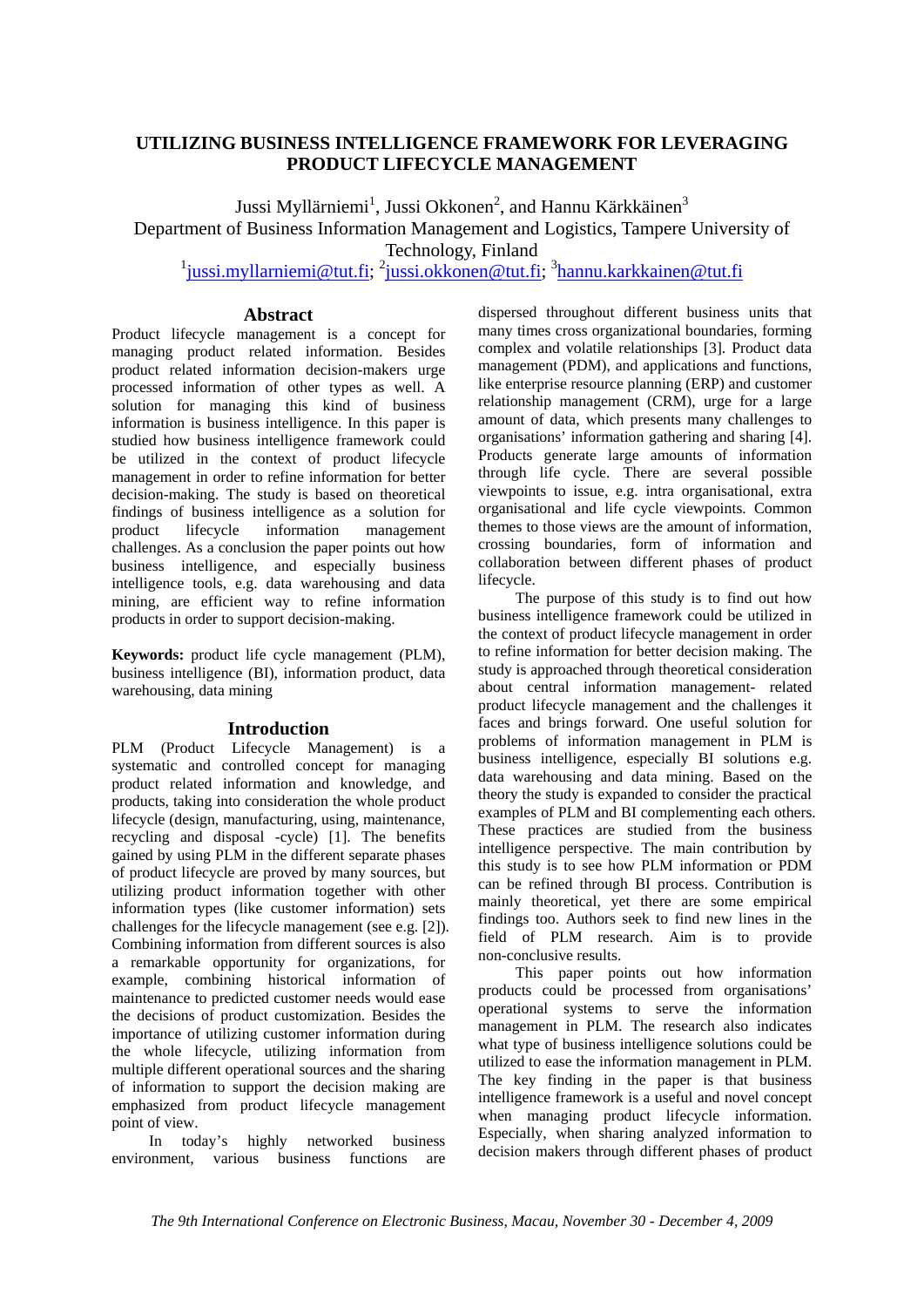lifecycle. The paper gives, in addition to descriptive results, some practical points how BI can leverage PLM process.

## **Generation of product lifecycle information**

The ultimate goal in managing product lifecycle information is to control and steer product-related information creation, handling, sharing and storing during the whole life cycle [1]. Managing product information is challenging, like stated above. One reason is the variety of the length of product life cycles within in the individual organizations. For example, in car industry product unit's life cycle is generally longer than life cycle of product model, while in some services might be consumed in shorter time than the life cycle of product models are. In both cases demands for information management are exacting though the life cycle differs. In services the need for information is rapid and more ad hoc while in longer life cycles the accessibility of information years hence is relevant. Stark [5] elicits also challenges like large volumes of data, globalization, mass customization and personalization, knowledge management, new customer requirements, and the variety of different information system applications that all affect to the modern-day product and onward to containing the whole lifecycle.

Though the focus of the paper is on the challenges concerning the whole lifecycle it is essential to understand how product lifecycle is formed. Despite the variety of duration of product life cycles within in the individual organizations some equal phases of product lifecycles can be found. These phases are presented in the figure 1 which is one model of product lifecycle (c.f. [6]). The distinguished phases are design, manufacturing, packaging and distribution, use, service and maintenance, reuse and recycling and disposal. As concluded from the phases there could be many interfaces during product life cycle. For example, companies that manufacture mobile phones have multiple numbers of clients and many different interfaces to suppliers and subcontractors, but companies that prepare paper machines typically have only few clients who participate intensively in the whole manufacturing process.

As stated above, information is generated in each stage in product lifecycle. Information consists of two information modes. The first mode is related to product, i.e. how it is designed etc. The first mode can be documented in order to be passed forward or backward in life cycle, but some of it remains undocumented in each stage. First mode information accumulates in



Figure 1. A Product life cycle (c.f. [6]) organizational depositories, yet some of it is remitted to earlier stages. Second mode of information is local, i.e. it is generated in each stage and there is no indented way to pass it forward or backward. In either modes information can be product-specified, life cycle specified or metadata that describes product or life cycle information.

Challenge to information management is how put up a setting that allows efficient analysis of both information modes. Despite of the type of the mode amount is the most obvious challenge. Efficient information management requires depositories, information structure and analytical tools. Different boundaries challenge at least migration of information. Boundaries can be organizational or system related, but if there are difficulties to return or pass forward information the leverage of information management is compromised. Putting focus on efficient product lifecycle management also collaboration between different lifecycle stakeholders is required, therefore form of information and metadata are also important.

In practice challenges occur especially in discontinuation. Discontinuation in organizations causes loss of relevant knowledge, and begets urge for information in order to resume knowledge. From the customer perspective discontinuation can be caused e.g. by change in clientele. Change in clientele puts focus on information value chain and information mediating practices. If there is no shared context for mediating information e.g. same information systems or unitary information boundaries, information cannot be mediated or it is costly. Problems caused by impotent or inefficient product information management affect also the "real" product process. For example, if critical information on use of a machine is not supplied to use, service and maintenance –phase critical and costly errors may occur. Another example is that if end users cannot give feedback to design phase, suppliers' competitive advantage is in jeopardy.

It is obvious that other information than just product-related information is generated during product life cycle. According to Kalakota and Robinson [7] organizations need to continuously observe customers, suppliers and markets, and to combine the relevant business information to data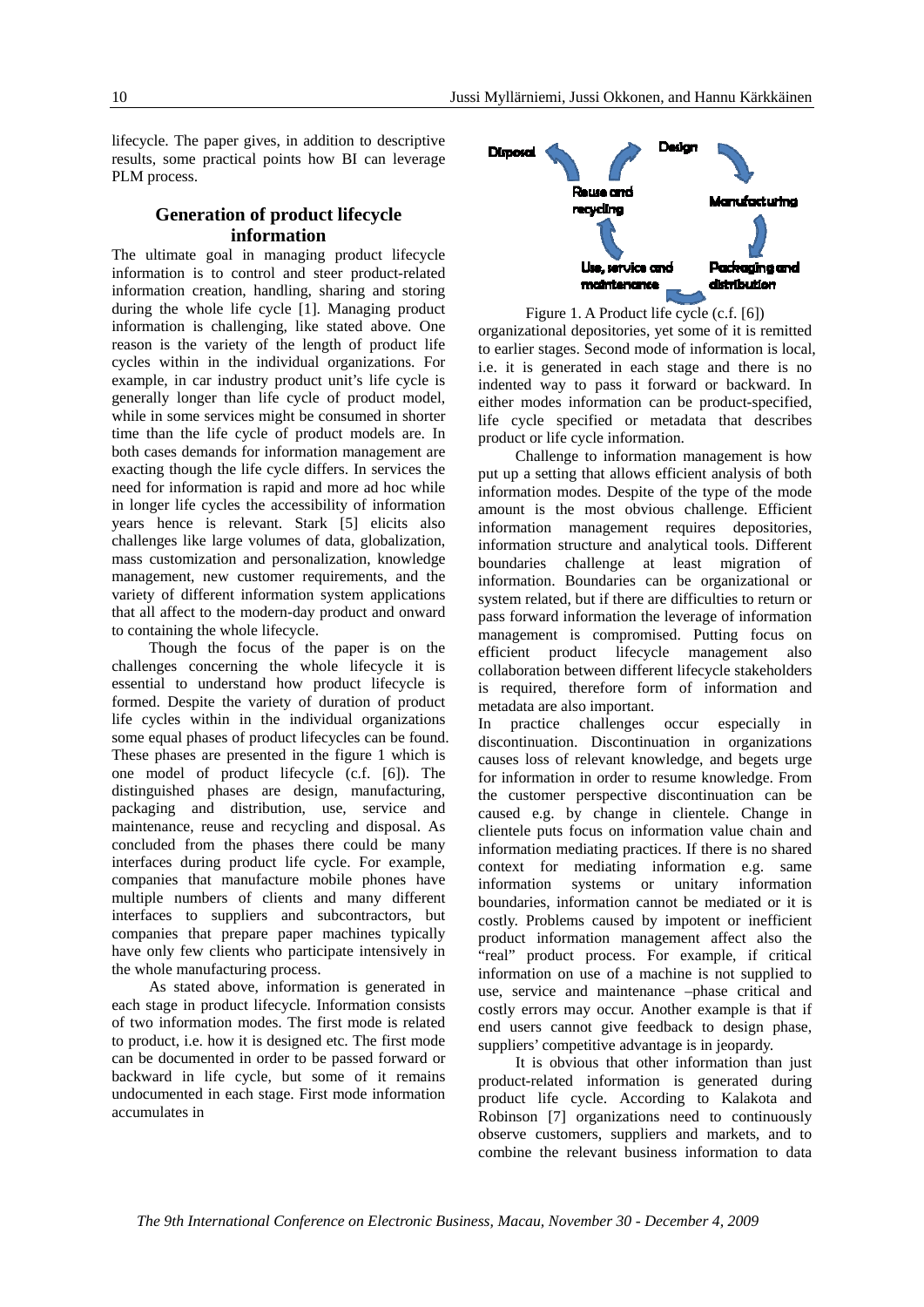from their existing and potential customer depositories to invent added value to their offerings. According to Sääksvuori and Immonen [1] and Stark [5] product lifecycle management is one solution for managing the information related to organisations' offerings. But Stark [5] continues by saying that PLM is just product-focused, not the customer, or the supply chain, or the organisations' information systems. Still, one important reason for managing business information is the linkage of the collected information and the business-critical systems and processes like ERP and CRM systems and also the tools to process the information. It seems that managing product lifecycle information needs a process alongside to manage the whole business information.

#### **Business intelligence framework**

Business intelligence (BI) is a one solution for managing the business information. Many authors, like Pirttimäki [8], define business intelligence as a dualistic concept. The concept refers to the refined information and knowledge, and the process. According to Pirttimäki [8] refined information and knowledge means information about organisation's business environment, an organisation itself, and its state in relation to its markets, customers, competitors, and economic issues. The process, on the other hand, "produces refined information and knowledge (information products) for the management and decision-makers". To put it brief BI can be defined as a framework for refining information to knowledge and a framework for refining data masses to information products utilized in operations and decision making.

Business intelligence is a wide concept which takes into account other viewpoints beside those related to product information. Business intelligence could be divided to fields like customer intelligence, marketing intelligence, competitive intelligence and counter intelligence [9] [10]. Competitive intelligence is the closest term if compared to business intelligence. It is continuous scanning of the environment, collecting outside information about competitors' strategies, customer or supplier activities and market changes and analyzing information to provide refined information, information products, to decision-makers (see e.g. [10] [11]). Customer and marketing intelligence, on the other hand, refer to management of narrower type of information, like product information. Counter intelligence is about preventing other organizations to gather and collect intelligence of our organization [12].

Business intelligence does not have generally accepted conception and, besides above mentioned definitions, sometimes it has divided to discuss either organization's internal or external information.

However, in this study the concept of business intelligence does not refer just to internal or external information, and neither to any specific information type. BI refers to the processes, techniques and tools which support faster and better decision-making. The main task of business intelligence processes and activities is to refine, analyze and manage large amounts of information related to business and business environment and provide the decision makers the easy access to processed information. Processed information is various types of information products, e.g. monthly sales reports, analysis of organisations' market situation, analysis of customer needs, and information about subscriptions, product configurations and after-sales activities.

Business intelligence is a process which reduces the need of analysis and ease information sharing. An example of BI processand its phases is seen in the figure 2. Figure is based on many different sources, like Vitt et al. [13], Vuori [14], Gilad and Gilad [15], Choo [16]. The framework takes into account the both views stated above: refining information to knowledge and refining data masses to information products.



Figure 2. Business information process

The process starts with definition of information needs. Information needs composed of changes and uncertainties between organisation's industry, strategy and operational environment have to be defined so the needs can be satisfied as well and efficiently as possible. Decision-making seek information and knowledge but false and unless information just harms decision-making. It is important to find out the proprietary information, focus on gathering, analyzing and sharing it in right form, to right people in right time.

Based on the definition of information needs the specified information sources act as a foundation for gathering the expedient information or data. Organisation's information sources can be external, like competitors and customers, or internal, like operational databases. Based on scale and range of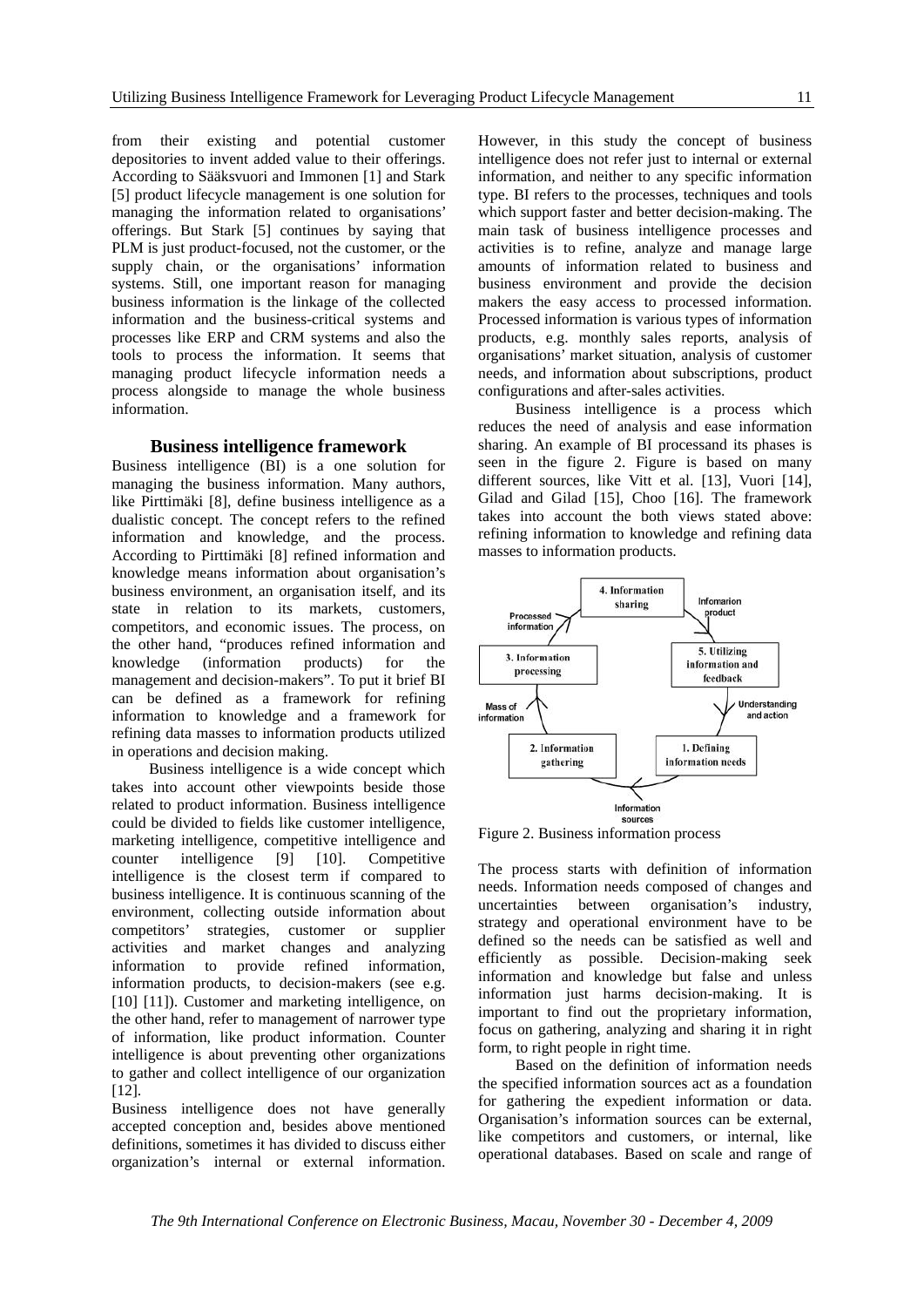needed information organizations must decide how tightly they want observe for example changes in markets or behavioral of customers and store the results to organisation's depositories. From the perspective of product or life cycle information there is large variety of data or information sources. Each phase of lifecycle produces relevant, and especially irrelevant, information. Challenge is how to refine most essential out of relevant information. Moreover, each phase has unique requirements for type of information, e.g. design has different need compared to aftersales.

After information gathering the information must be analyzed and processed to some compact form. Collected information (mass) is assessed and connected to information that is already known. Analyzed information is formed by utilization of business intelligence solutions. During the phase information is generated to form of information products which are equivalent to needs of decision-makers. Though, existence of information and information products is not enough. To achieve decision-makers, information must be shared to satisfy the needs of decision-makers. For instance, sales needs detailed information on product versions to be passed forward to customers. Opposite information flow from customer needs to reach manufacturing and design as if there is something to be developed.

Information gets its final meaning when it is utilized. In the final phase of business intelligence process information is adapted to practice in problem solving and decision making situations. By utilizing information and knowledge is formed new information and understanding, and by adjusting operation of organizations the business intelligence cycle starts over. Business intelligence must be in connection with organizations other processes

Common for all processes made by above mentioned authors is the result of the processes. The purpose is to produce insights, visions and knowledge for decision makers. In this study the authors emphasize the meaning of information products. Information products are the key elements of sharing relevant information for decision makers. Examples of information products are regular reports and announcements of organisation's market situation, analysis of product offerings, strategic analyses of competitors and organisation's intranets. Information products are important means in information sharing but they also act as information sources. Typical characteristics for good information products are ease of use, relevance of the information, flexibility and time and cost savings. The greatest benefit of information products, and of utilizing business intelligence, is gained when the right and qualified information is delivered for supporting decision-making [17].

Business intelligence must be connected to other business processes of organisations, because by separating it from every day operations high quality information, information products, do not bring value to decision-making. In the business intelligence process described above, data warehouses and the other tools, for example mining and analyzing tools, are in essential part in getting the right information to the right people. The tools, such as data warehouses, support the different stages of business intelligence as efficiently as possible. The tools are a part of the business intelligence process in which the data and information are processed into knowledge and intelligence based on the needs of the decision makers. Some authors, like Turban et al. [18] define business intelligence as an umbrella term that

## **Business intelligence tools in refining product lifecycle information to the form of information products**

combines different tools, applications and methods.

Nowadays business managers come face to face with the problem of having less and less time to make rational decisions with the over-abundance of the information available in various sources. BI solutions, e.g. search and reporting systems, online analytical processing, executive information systems, data warehousing and data mining, enable sharing the relevant and analyzed information through the product lifecycle for the whole personnel at the right time and at the proprietary way. Myllärniemi and Väisänen [19] indicate that organisations have needs to allocate the resources for facilitating information availability in decision making. There are also many examples in literature about different successful BI-solution implementation where organisations have gained remarkable benefits by allocating resources to support decision making, (see e.g. [18] [20] [21] [22]). Based on the literature the collaboration of concepts of product lifecycle management and business intelligence are not widely studied though, business intelligence as solution for resolving challenges of a single phase of product lifecycle is. In this paper, however, business intelligence is discussed as a solution for the challenges related to whole product lifecycle information management pointed out earlier on the text.

It is obvious that decision-makers need to know what their organisations' problems are and what actions they need to do to solve those unwanted situations. But more important than to know what has happened is to know what will happen next. The evolution of business intelligence tools supports this kind of shift from reactive decision-making to proactive one. The evolution is from query and reporting towards data mining [23]. Efficient utilization of data mining tools coupled with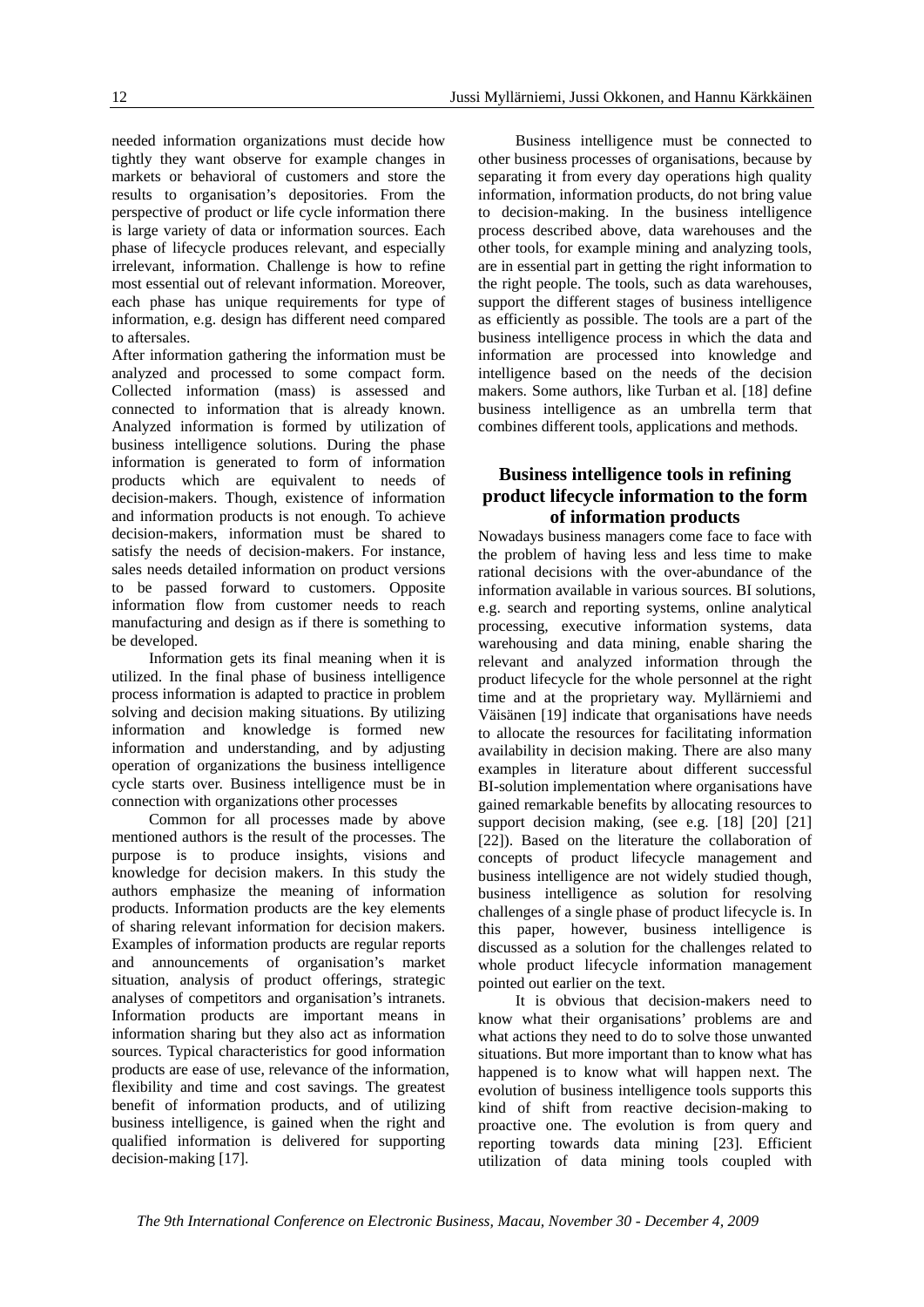utilization of data warehouses, i.e. data warehousing, allows correctly and efficiently use of data to support organisations' decision-making.

Data warehousing is a collection of different decision-supportive systems that help managers to structure and analyze this information better in order to make better and faster decisions. Data warehousing is based on the use of data warehouses (or databases) and a series of different tools to provide the right information for the decision makers [10]. While data warehousing contains the whole process of data handling in the organizations, data warehouses are more like repositories of data; solutions for many organizations for managing and storing their collected business information. Manning [24] describes data warehouse as a repository of current and historical data of potential interest collected from various sources for the purpose of providing management information.

It is important to notice that the data warehouses need to be capable of providing the data in an understandable form to various front-end tools for reporting and analysis. As stated above, data warehousing is more than just technical aspects of databases. Continental Airlines is an illustrative example of how both organizational and technical aspects of data warehousing must be taken into account when talking about successful data warehousing solutions. [21] Their real-time business intelligence solution implementation, which in their case was strongly related to data warehousing, has gained global visibility and recognition. Another good example of successful data warehousing implementation is Wal-Mart's Collaborative Planning, Forecasting and Replenishment (CPFR) model [20]. The CPFR model allows Wal-Mart to share data and analyze it in collaboration with their suppliers providing added value to their supply chain management processes. These cases, among many others, support the importance of data warehousing in processing information products, and thus, our paper. Especially, the Wal-Mart case indicates data warehousing as a solution for breaking the boundaries between organization and it partners. More potential benefits of data warehousing is proposed by Watson et al. [25] and Myllärniemi & Väisänen [19] which are similar to characteristics of information products:

- Time savings for data suppliers and system users
- More and better information
- Better decisions
- Improvement of business processes
- Support for the accomplishment of strategic business objectives
- better information faster
- combining data from different sources
- ability to make the right decision
- focused resources

From data warehouses the information is processed to the decision makers mainly by using information processing methods like OLAP and data mining [19]. OLAP is a fast, intuitive to use and easily decipherable ad hoc method enables users to create on-demand reports and queries [26]. It is one of the most commonly used information processing method among organizations, but it is not as analytical tool as, for example, data mining. One theoretical advantage of data mining over OLAP is the fact that the analyst does not necessarily have to have any kind of prior knowledge about the data. Still, the previous surveys indicated that managers prefer to conduct information processing with a more "human touch" instead of computer-generated algorithms. This calls for more flexible ways of viewing the data.

Earlier studies [19] [17] suggest that organizations are shifting from traditional information analysing methods towards faster and more multifunctional and -dimensional analysing tools, like data mining. Data mining is a process that utilizes statistical, mathematical and artificial intelligence techniques to extract and identify useful information from large databases. Data mining tools look for hidden patterns that can be used to predict future. [26], [27] It discovers previously unknown relationship among the data. For example, While OLAP answers only to questions you are certain to ask, data mining brings answers to unpredictable questions; to questions you would not think of asking [26].

Data mining tools and techniques are used to reach better understanding of customers and organisations' own operations [26]. The point is to analyze massive amounts of data, for example customer information, to find out customer behavior and to identifying new products and features [28]. As a result of this kind of activity is mode of information, information products, that organizations apply to new customers, products, services or transactions to better understand how they should respond to them [27].

Data mining has been found useful in retailing and sales operations but also in manufacturing and production phases [26]. In the following cases of Credit Suisse and Highmark, Inc. data mining is utilized in forming information of organisations' fairly large customer-related databases. Credit Suisse used data mining methods to determine their customer value and product buying probability. By data mining methods they generated knowledge about their customers buying a certain core products. This knowledge they utilized in product marketing campaign. [22] The success of Credit Suisse is based on utilization of data depositories and actively gathering the customer information. In Highmark,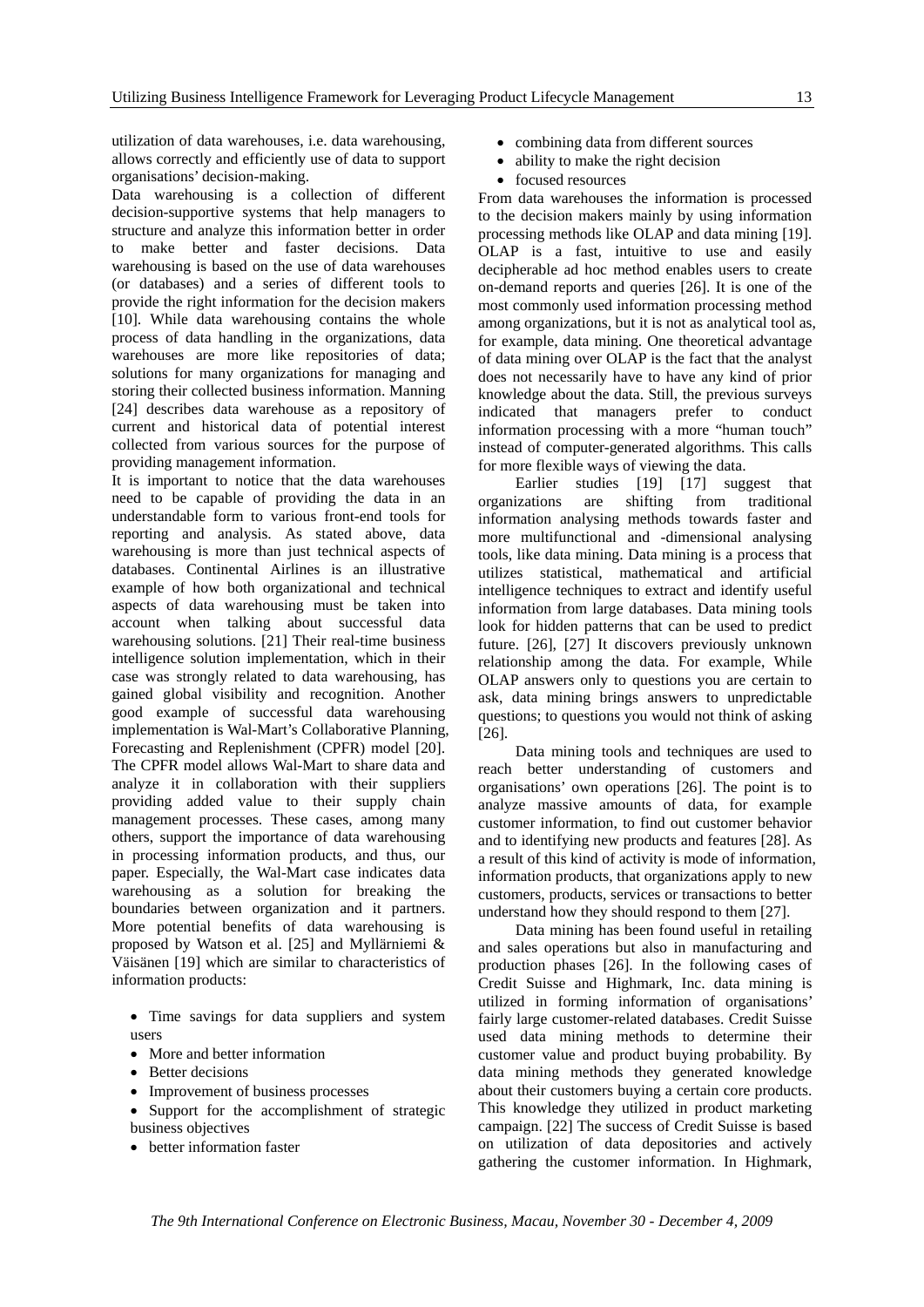Inc. case the use of data mining methods relates to the even massive amount of data gathered from their clients. Highmark, Inc. is a health care organization that exploits data mining in

 analyzing patient data for achieving cost savings and efficiency to their operations. [18]

When using data mining tools, or any other business intelligence tool, the absolutely value is not the location of used information. The most important is that the processed information supports decision-making. Decision-makers need relevant, real-time and coherent information like in the cases described above.. In PLM concept the emphasis is on product information which narrows information sources and, thus, scale of information. In BI process information is processed by utilizing information from internal and external sources, like stated above. This is one of the most remarkable benefits of business intelligence compared to product lifecycle management; the information is not local. In the next figure information sources are linked to product lifecycle concept by utilizing business intelligence process. The figure summarizes the idea of the paper of linking business intelligence to product lifecycle management.

## Information processing - Information products



Figure 3. Information processing in product lifecycle concept

Based on the discussion of the paper, it could be said that in traditional product lifecycle information management, for example, CRM is only concentrated to collecting information from phases like services. In this framework business intelligence is spread to all organization levels to contain the whole lifecycle. Information is processed in two levels: it is processed from operational databases, like PDM, and from business environment to support decision-making in phases of product lifecycle, but it is also processed from one product lifecycle phase to another. As a result from information processing, either from the depositories or between different phases, is an information product. Information products enable not just top management but also lower-stage employees to access and manage information. Business intelligence is a solution for transferring information from, for example, CRM systems to units that traditionally are not supposed to use that kind of information. Information products are expression of how information process, like BI process, is linked to product lifecycle management. Information product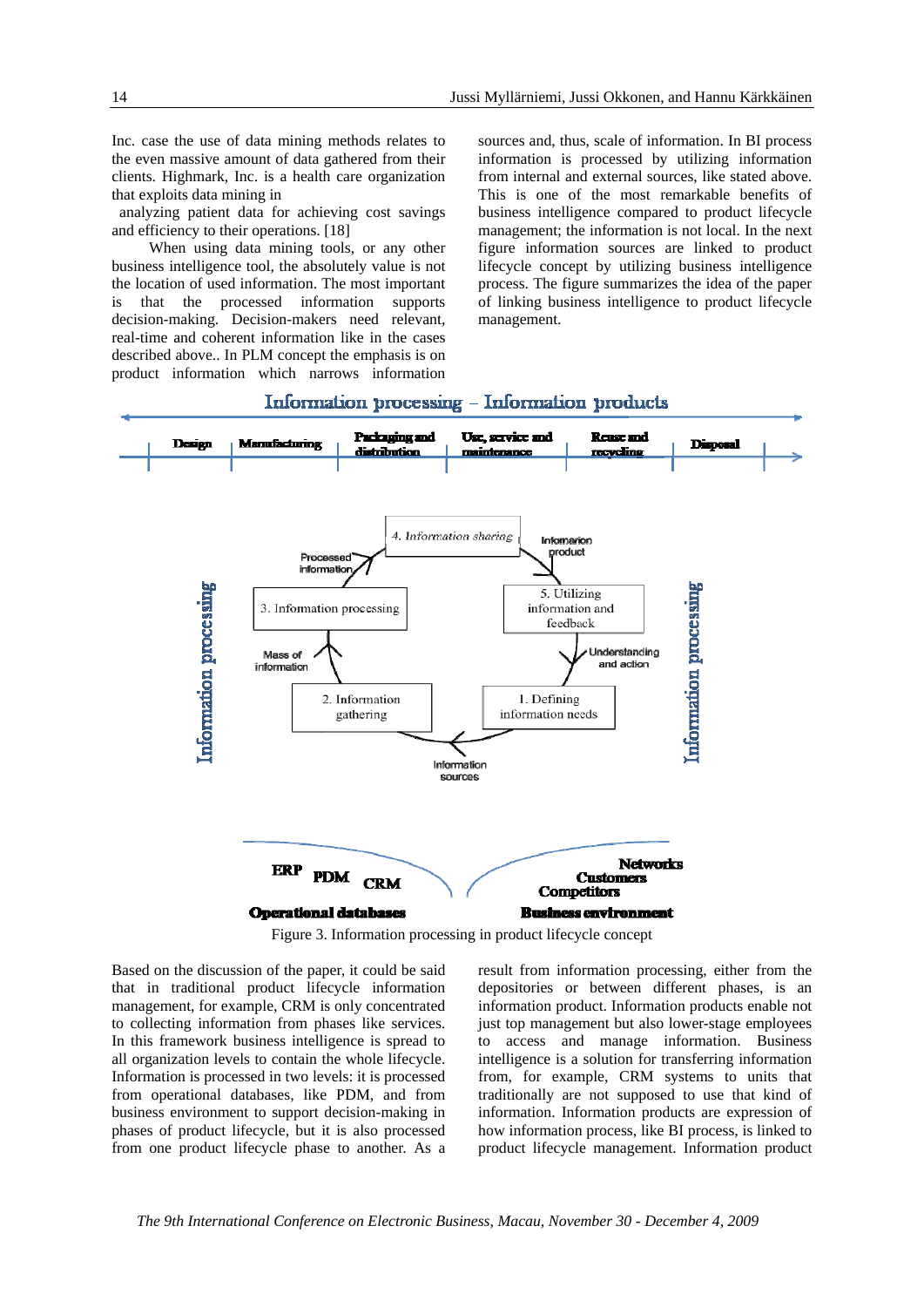can also seen as aided sense-making, i.e. analysis is already done.

#### **Conclusions**

Based on this research, it is obvious that business intelligence could leverage product lifecycle management. Especially, BI tools, like data warehousing and data mining, could offer remarkable benefits if compared to traditional product information management, for example, BI tools enable multiple ways to analyze and, more important, to process information. On the other hand, the tools enable sharing information products across the lifecycle. The tools discussed in this paper are not just for gathering and processing data and information for the needs of historical reporting. For example, data mining could be used in forecasting and simulating future potential.

As a conclusion, it could be stated that utilizing business intelligence tools organizations could integrate information management processes, like business intelligence process, to their lifecycle management. Besides product information, organizations generate multiple other types of information that need to be processed and shared to the all phases of product lifecycles. As a result of business intelligence processes information products are the expression of this integration. Information products minimize discontinuation and migration of information.

Though the concept of business intelligence is emphasized lately and organizations have recognized the benefits business intelligence could offer, it is not a novel concept. Organisations have always gathered information about customers and products and used it for refining their offerings. But by more effective utilization of, for example, business intelligence tools, organizations could get more relevant and coherent information for decision-makers.

This paper presented the results of a theoretical study for future empirical researches about linkage of business intelligence and product lifecycle management. This study described how business intelligence framework could be utilized in the context of product lifecycle management in order to refine information for better decision making. This research brought up the issue of the underlying potential of data warehousing and data mining in product lifecycle information management. Though the study was mainly theoretical, the results show that there is a need for a larger research. The results indicate that the business intelligence and the tools are efficient in refining information and forming information products. Especially, in organizations where challenge is to process information from gathered data masses in order to, for example, provide better services to clientele utilizing business intelligence is a solution. The results motivate for a

more pragmatic study of connecting these two concepts together. In further studies the authors aim to study how Finnish manufacturing companies actually use information processing methods in a product lifecycle management concept, and how business intelligence tools could intensify the forming of information products.

#### **References**

- [1] Sääksvuori, A. & Immonen, A. 2008. Prod uct Lifecycle Management. Springer-Verlag.
- [2] Golovatchev, J. & Budde, O. 2007. A holis tic Product Lifecycle Management framework facing the challenges of 21st century. Foun d in 15.10.2010: http://citeseerx.ist.psu.edu/vi ewdoc/download?doi=10.1.1.116.3685&rep=re p1&type=pdf
- [3] Farhoomand, A. 2005. Managing (e)Busine ss Transformation – A Global Perspective. P algrave Macmillian Ltd.
- [4] Loshin, D. 2001. Enterprise Knowledge Ma nagement: The Data Quality Approach. Morg an Kauffmann.
- [5] Stark, J. 2007. Global Product: Strategy, P roduct Lifecycle Management and the Billion Customer Question. Springer.
- [6] Crnkovic, I., Asklund, U. & Dahlqvist A. P. 2003. Implementing and Integrating Product Data Management and Software Configurati on Management. Artech House.
- [7] Kalakota, R. & Robinson, M. 2001. E-Busi ness 2.0. The Roadmap to Success. Addison -Wesley.
- [8] Pirttimäki, V. 2007. Business Intelligence as a Managerial Tool in Large Finnish Compa nies. Publication 646, Tampere University of Technology.
- [9] Hannula, M. & Pirttimäki, V. 2005. A Cub e of Business Information. Journal of Comp etitive Intelligence and Management. Vol. 3 No. 1, 34-40
- [10] Thierauf, R.J. 2001. Effective Business Intel ligence Systems. Westport (CT). Quorum Bo oks.
- [11] Calof, J. L. & Wright, S. 2008. Competitiv e Intelligence. A practitioner, academic and i nter-disciplinary perspective. European Journa l of Marketing. Vol 42, No. 7/8, 717-730
- [12] Nolan, J. 1999. Confidential: uncover your competitors' top business secrets legally and quickly - and protect your own. Harper Co llins.
- [13] Vitt, E., Luckevich, M. & Misner, S. 2002. Business intelligence: making better decisio ns faster. Microsoft Press.
- [14] Vuori, V. 2007. Business Intelligence Activi ties in Construction Companies in Finland –